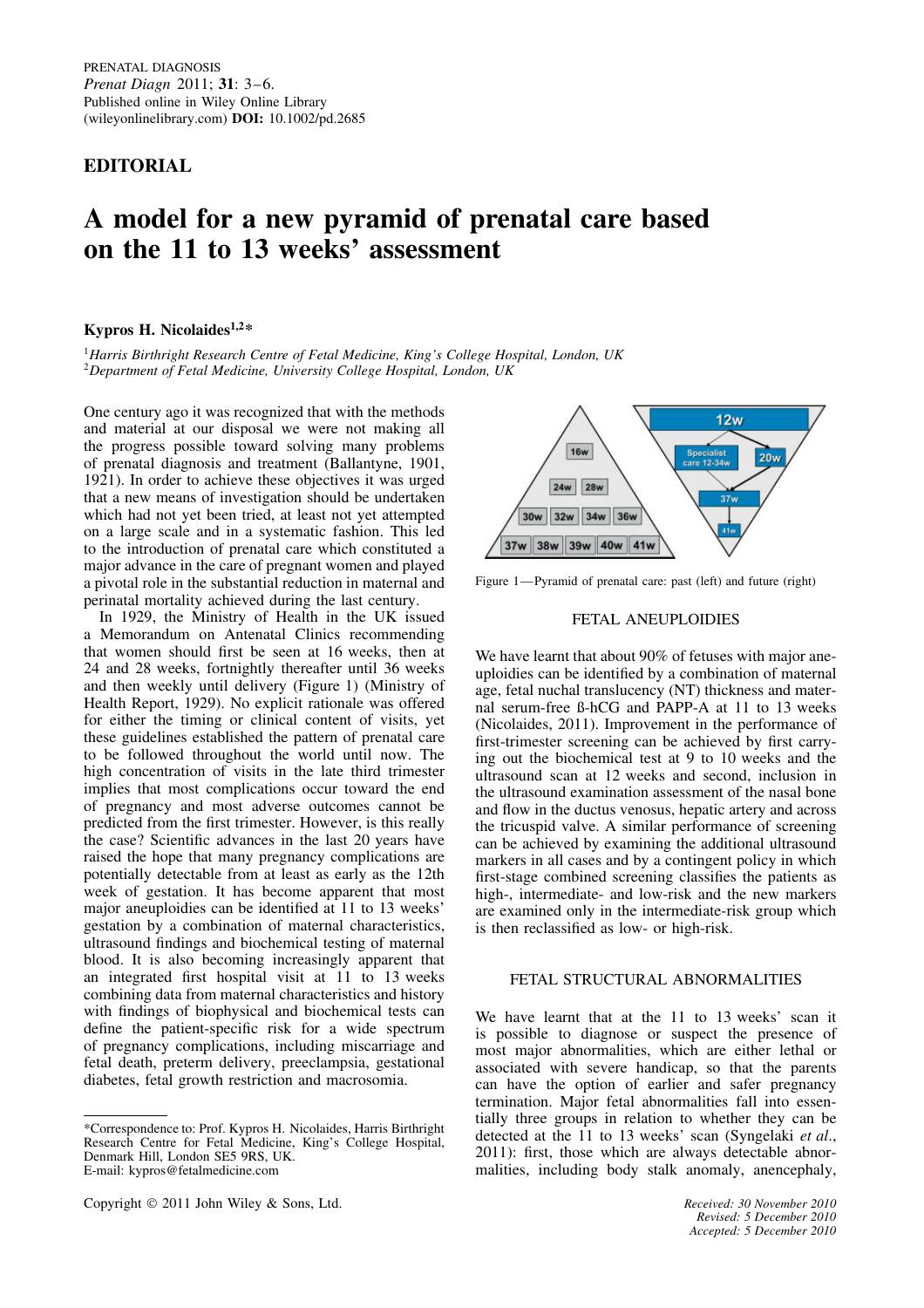alobar holoprosencephaly, exomphalos, gastroschisis and megacystis and second, undetectable abnormalities because sonographic signs are only manifest during the second or third trimester of pregnancy, including some brain abnormalities, such as microcephaly, hypoplasia of the cerebellum or vermis, hydrocephalus and agenesis of the corpus callosum, achondroplasia, echogenic lung lesions, many renal anomalies and bowel obstruction. A third group includes abnormalities that are potentially detectable depending on first the objectives set for such a scan and consequently the time allocated for the fetal examination, the expertise of the sonographer and the quality of the equipment used and second, the presence of an easily detectable marker for an underlying abnormality. Good examples of such markers in the first trimester include high NT in some fetuses with lethal skeletal dysplasias (Khalil *et al*., 2011) and diaphragmatic hernia, high NT and abnormal flow in the ductus venosus and across the tricuspid valve in major cardiac defects (Chelemen *et al*., 2011) and increase in brain stem diameter with decrease in the diameter of the fourth ventricle-cisterna magna complex in open spina bifida (Lachmann *et al*., 2011).

#### MISCARRIAGE AND STILLBIRTH

We have learnt that the rates of miscarriage and stillbirth after demonstration of a live fetus at 11 to 13 weeks are about 1 and 0.4%, respectively. Increased risk for miscarriage and stillbirth are associated with certain maternal characteristics, including increasing maternal age and maternal weight, previous miscarriage or stillbirth and African racial origin. Miscarriage and stillbirth are also associated with abnormal results of first-trimester screening for aneuploidies, including increased fetal NT thickness, reversed a-wave in the fetal ductus venosus and low maternal serum PAPP-A (Akolekar *et al*., 2011a). At present there is no useful intervention for avoidance of miscarriage and so the use of this algorithm in clinical practice is debatable (van Ravenswaaij *et al*., 2011). In contrast, early identification of the group at high-risk for stillbirth could lead to a reduction of this complication through closer monitoring of fetal growth and wellbeing and appropriate timing of delivery.

## PRETERM DELIVERY

We have learnt that preterm birth is the leading cause of perinatal death and handicap in children and the vast majority of mortality and morbidity relates to early delivery before 34 weeks which occurs in about 2% of singleton pregnancies. In two-thirds of the cases this is due to spontaneous onset of labor or preterm prelabor rupture of membranes and in the other onethird it is iatrogenic, mainly due to preeclampsia. The patient-specific risk for spontaneous delivery before 34 weeks can be determined by an algorithm combining maternal characteristics and obstetric history (Beta *et al*., 2011). This *a priori* risk can be modified by the

sonographic measurement of cervical length at 11 to 13 weeks which is inversely related to the likelihood for subsequent spontaneous early delivery (Greco *et al*., 2011). At present there are no other useful biophysical or biochemical markers of spontaneous early delivery (Beta *et al*., 2011). Future research will determine whether early intervention with such measures as prophylactic use of progesterone or cervical cerclage will be effective in reducing spontaneous preterm delivery.

#### PREECLAMPSIA

We have learnt that in preeclampsia, which is a major cause of maternal and perinatal morbidity and mortality, both the degree of impaired placentation and the incidence of adverse fetal and maternal short-term and long-term consequences are inversely related to the gestational age at the onset of the disease. Consequently, in screening for preeclampsia the condition should be subdivided according to gestational age at delivery. Algorithms which combine maternal characteristics, mean arterial pressure, uterine artery Doppler and biochemical tests at 11 to 13 weeks could potentially identify about 90, 80 and 60% of pregnancies that subsequently develop early (before 34 weeks), intermediate (34–37 weeks) and late (after 37 weeks) preeclampsia, for a false positive rate of 5% (Akolekar *et al*., 2011b). Further investigations will determine whether in the high-risk group pharmacological interventions, such as low-dose aspirin, starting from the first trimester could improve placentation and reduce the prevalence of the disease.

#### GESTATIONAL DIABETES MELLITUS

We have learnt that in gestational diabetes mellitus (GDM), which is associated with increased risk of maternal and perinatal short-term and long-term complications, the performance of traditional screening at the end of the second trimester by a series of independent maternal characteristics is poor with a detection rate of about 60%, at a false positive rate of 30 to 40% (Waugh *et al*., 2007). Algorithms which combine maternal characteristics and maternal serum levels of adiponectin, an adipocyte-derived polypeptide, and sex hormone binding globulin, a liver-derived glycoprotein, at 11 to 13 weeks could potentially identify about 75% of pregnancies that subsequently develop GDM, for a false positive rate of 20% (Nanda *et al*., 2011). Additionally, the diagnosis of GDM can be made in the first trimester by appropriate adjustments to the traditional criteria of the oral glucose tolerance test (Plasencia *et al*., 2011). Future research will determine whether in the high-risk group appropriate dietary advice and pharmacological interventions, such as metformin, could reduce the incidence of GDM and associated fetal macrosomia.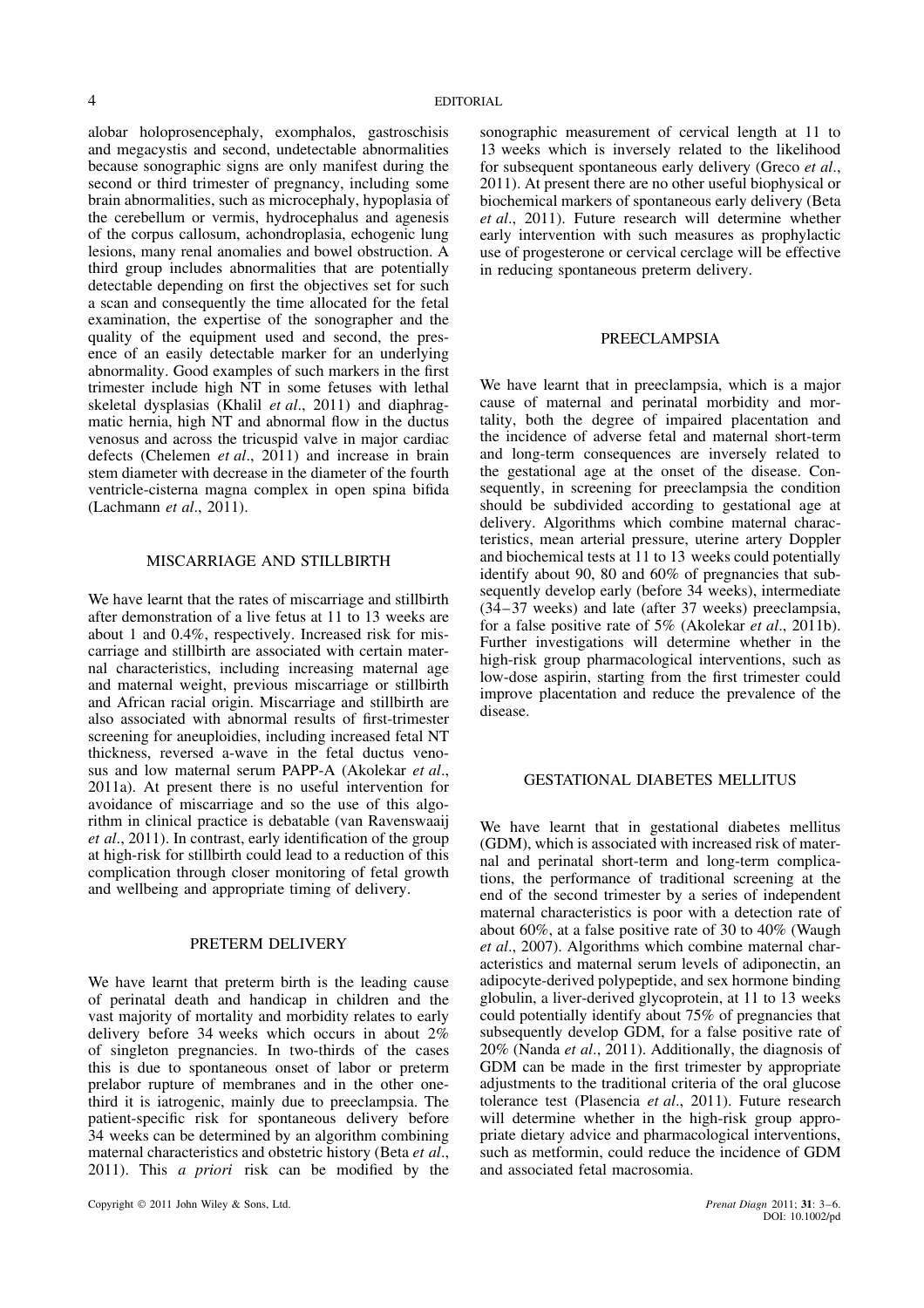## SMALL FOR GESTATIONAL AGE FETUSES

We have learnt that small for gestational age (SGA) fetuses may be constitutionally small or growth restricted due to impaired placentation, genetic disease or environmental damage. In the growth-restricted group the risks of perinatal death and handicap are substantially increased but these risks can be reduced if the condition is detected prenatally allowing appropriate monitoring and delivery. Algorithms which combine maternal characteristics, mean arterial pressure, uterine artery Doppler and the measurement of various placental products in maternal blood at 11 to 13 weeks could potentially identify, at a false positive rate of 10%, about 75% of pregnancies without preeclampsia delivering SGA neonates before 37 weeks and 45% of those delivering at term (Karagiannis *et al*., 2011). Since the proportion of growth restricted to constitutional small fetuses is higher in the preterm rather than term SGA, it is likely that the early biophysical and biochemical markers identify the growth-restricted subgroup among the SGA.

#### FETAL MACROSOMIA

We have learnt that fetal macrosomia is associated with increased risks for the mother, including cesarean section and trauma to the birth canal, and for the baby, including shoulder dystocia and consequent brachial plexus or facial nerve injuries, fractures of the humerus or clavicle and birth asphyxia. Screening for macrosomia (birth weight above the 90th centile for gestational age at delivery) by a combination of maternal characteristics and obstetric history with fetal NT and maternal serumfree ß-hCG and PAPP-A at 11 to 13 weeks could potentially identify, at a false positive rate of 10%, about 35% of women who deliver macrosomic neonates (Poon *et al*., 2011). Future research would identify new biophysical and biochemical markers which could improve the performance of screening and determine the extent to which early identification of the high-risk group can improve prenatal surveillance and prevention of macrosomia itself or the intrapartum complications related to the condition.

#### THE NEW PYRAMID OF CARE

Early estimation of patient-specific risks for pregnancy complications would improve pregnancy outcome by shifting prenatal care from a series of routine visits to a more individualized patient and disease-specific approach both in terms of the schedule and content of such visits. Each visit would have a predefined objective and the findings will generate likelihood ratios that can be used to modify the individual patient and diseasespecific estimated risk from the initial assessment at 11 to 13 weeks. Such sequential screening is now well established in screening for aneuploidies whereby the

patient-specific risk based on maternal age is modified by the sonographic findings and results of biochemical testing both in the first and second trimesters of pregnancy. The new approach will adhere to the teachings of Hippocrates, that we should learn the past and research the present to predict the future, and the pronouncements of Galileo Galilei, that the language of God is mathematics and that we should measure everything that is measurable and make measurable everything that is not so.

At 11 to 13 weeks the great majority of women would be classified as being at low-risk for pregnancy complications and a small proportion of women would be selected as being at high-risk (Figure 1). In the low-risk group the number of medical visits can be substantially reduced to perhaps three. One visit at around 20 weeks will re-evaluate fetal anatomy and growth and reassess risk for such complications as preeclampsia and preterm delivery. Another visit at 37 weeks will assess maternal and fetal wellbeing and determine the best time and method of delivery and this will be repeated at 41 weeks for the few that remain pregnant at this stage. The high-risk group can have close surveillance in specialist clinics both in terms of the investigations to be performed and the personnel involved in the provision of care. In each of these visits their risk will be reassessed and they will either remain high-risk or they will become low-risk in which case the intensity of their care can be reduced.

Future research will inevitably expand the number of conditions that can be identified in early pregnancy and define genetic markers of disease that will improve the accuracy of the *a priori* risk based on maternal characteristics and medical history. Similarly, new biophysical and biochemical markers will be described that may replace some of the current ones and modify the value of others. As the years pass, it will become necessary to re-evaluate and improve the timing and content of each visit and the likelihood ratios for each test. Early identification of high-risk groups will also stimulate further research that will define the best protocol for their follow up and development of strategies for the prevention of disorders of pregnancy or their adverse consequences.

It is likely that the new challenge for improvement of pregnancy outcome will be met by inverting the pyramid of prenatal care (Figure 1) to introduce on a large scale and in a systematic fashion a new model of prenatal care which will be based on the results of a comprehensive assessment at 11 to 13 weeks.

#### REFERENCES

- Akolekar R, Bower S, Flack N, Bilardo CM, Nicolaides KH. 2011a. Prediction of miscarriage and stillbirth at 11–13 weeks and the contribution of chorionic villus sampling. *Prenat Diagn* **31**(1): 38–45.
- Akolekar R, Syngelaki A, Sarquis R, Zvanca M, Nicolaides KH. 2011b. Prediction of early, intermediate and late pre-eclampsia from maternal factors, biophysical and biochemical markers at 11–13 weeks. *Prenat Diagn* **31**(1): 66–74.
- Ballantyne JW. 1901. A plea for a pro-maternity hospital. *BMJ* **2101**: 813–814. Ballantyne JW. 1921. The maternity hospital, with its antenatal and neo-natal departments. *BMJ* **3137**: 221–224.

DOI: 10.1002/pd